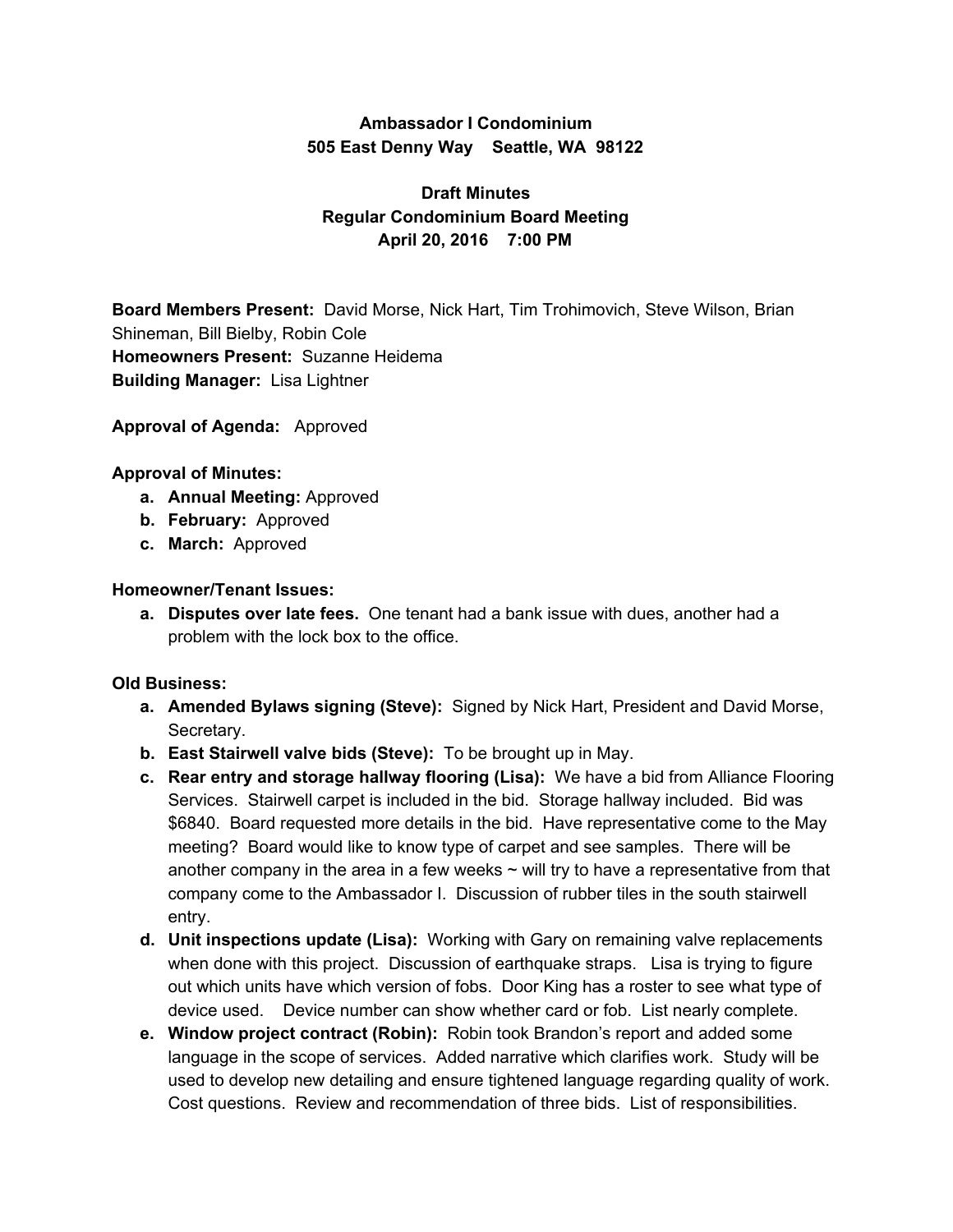Some structural engineering may be required. If there were additional costs for consultants and inspectors we would pay them directly. Same with laboratory costs window testing. We will pay the lab. (State law requires water testing of windows). Brandon will need a contractor when investigating. Gary Gilligan knows the building. Architect has provided a cost for all tasks except for construction. He would like a fee of 7.5%. Robin's office has guidelines. Robin felt comfortable with 7.5%. Discussion of 7.5% figure up to base figure (bid accepted) and have a figure of 5.5% over that base. Discuss tuckpointing when scaffolding is up. Specify using Pioneer since we have used them before. We can reject sub-contractors. Discussion of installing insulation when window work is done - beneficial or not? Ask if tuckpointing is necessary. Robin will call back and negotiate. Cornice repair. Get a typical "as built" detailed drawing. The association would like a copy. Insurance questions. Discussion of limitation of liabilities. Comparison of similar contracts and limits of liability. There is no "no fault" termination discussion of potential problems. Is there something in the contract which measures performance? Timelines? What is realistic? Could this project be done this year? Or more likely 2017? Discussion of law…. "According to the State of Washington." Arbitration or going to court if there are issues. Mediation ok. Issues for the board to have Robin discuss with the architect. See above.

- **f. Lighting Project Update (Steve):** Field trip to the third floor to look at samples. Seattle City Light has given a tentative credit of about \$3400 for the LED updates. Credit is not as good as we had hoped. Some of the prices have escalated. We can do lighting project in phases. Get a final vote on the sconces. We hope to have samples of fluorescent tube replacements next month. Sconce chosen. Can lights: Discussion of the lumens… each fixture has different lumens. Cans have only one brightness. Discussion of weatherstripping and brightness. Cans chosen. Email to move the project forward over the next few weeks.
- **g. Window Repairs in units #202 and 102 (Steve):** Gary has chased leak as far as he can go. No indication that it is continuing to leak. Gary will give a report. Project cost…. in financials.
- **h. Reserve Study:** Should be completed soon.

**New Business:** None at this time.

**Building Manager Report (Lisa):** Posting of the emergency exit diagrams - samples presented. Sandwich diagrams between two pieces of plexiglass. Re-issued keys in the bike room. Issue with keys not being returned  $\sim$  we can ask for keys not on the master list. Keys have been going with units - bike room key is only for those on the list. There is a waiting list. How many people on the waiting list? Now OK but it comes and goes. Discussion of higher density bike system? Not much height in the room. We are on the edge as far as space available for those with bikes. If someone with a key has moved out, then key becomes available. Lisa will come back with suggestions to better track the bike room.